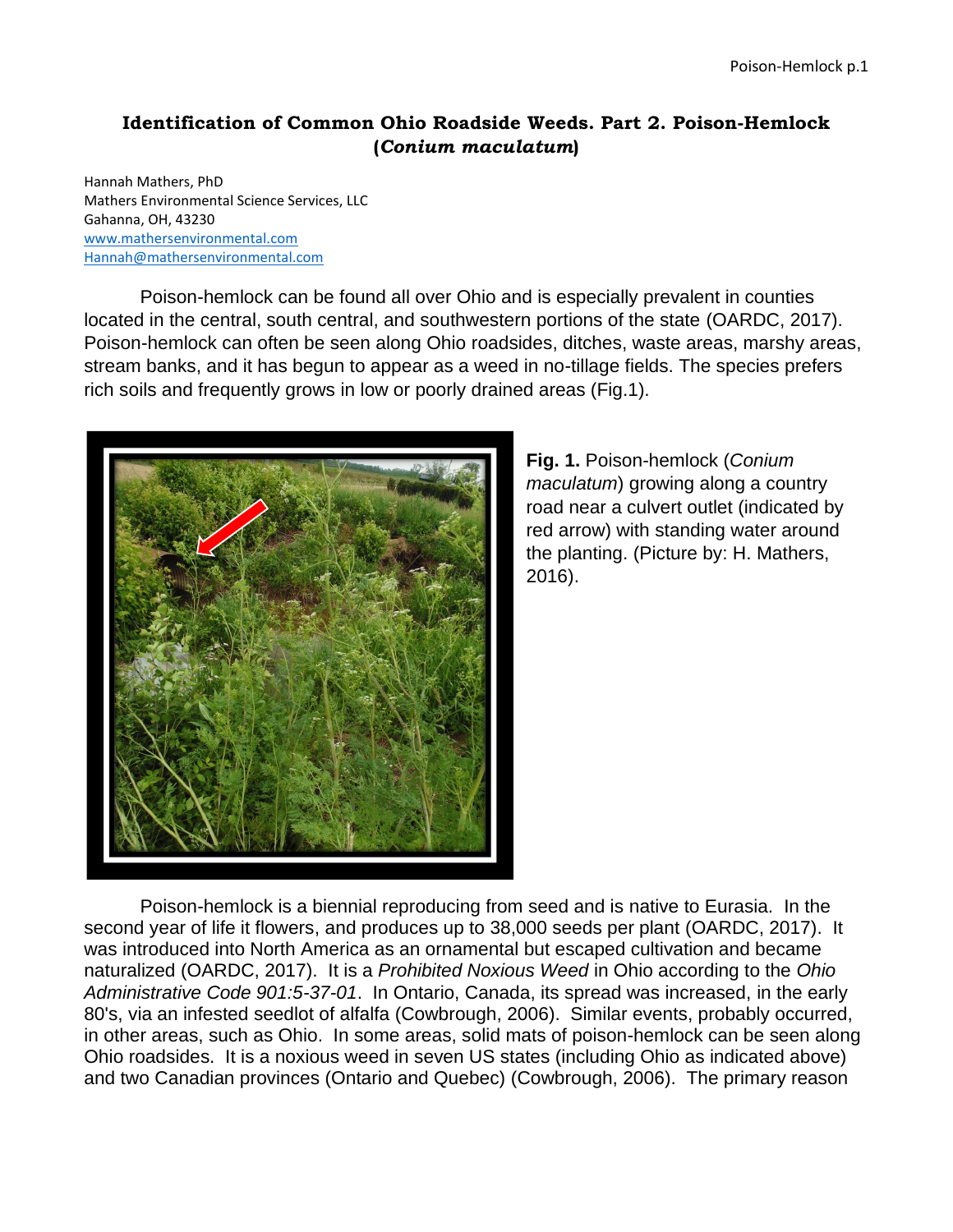for its being a noxious weed is because all parts of the plant are poisonous. Various poison alerts are listed below:

- *NE Weeds* Plants parts have a disagreeable odor when crushed. All parts of the plant contain toxic alkaloids, including coniine, that cause respiratory failure in humans and other animals when ingested.
- *Canadian Poison Plant* Cattle, goats, horses, swine, and sheep as well as rabbits, poultry, deer, and humans have been poisoned after ingesting poison-hemlock. Animal species vary in their susceptibility to acute toxicity (Cowbrough, 2006).
- *Cornell Poison Plant* All plant parts are poisonous. However, the seeds contain the highest concentration of poison. The conium alkaloids are volatile and can even cause toxic reactions when inhaled.
- *Indiana Toxic Plants -* TOXICITY RATINGS: Moderate to high. ANIMALS AFFECTED: All animals may be affected. Grazing animals, swine and animals that may eat the seeds (especially poultry) are more at risk than pets. DANGEROUS PARTS OF PLANT: All parts, especially young leaves and seeds. CLASS OF SIGNS: Nervousness, trembling, incoordination, depression, coma, death, birth defects.

*(Source for bulleted points above:* Mike Cowbrough - Chief Weed Inspector Ontario Weeds Act/Ontario Ministry of Agriculture Food and Rural Affairs. 2006).

As a member of the carrot family (Umbelliferae) it has typical umbel flowers. Although this is a serious poisonous plant, it is not the most poison plant in North America. This title is reserved for poison water hemlock (*Cicuta* sp.). Poison water-hemlock can be distinguished from poison-hemlock by its swollen base that is surrounded by three or more fleshy, thickened,



tuber-like roots which taper into long strands. Poisonhemlock by contrast has a single thick whitish taproot (Fig. 2).

**Fig. 2.** Poison- hemlock (*Conium maculatum*) has a single whitish taproot distinguishing it from the highly toxic poison water-hemlock (*Cicuta* sp.) (Picture by: H. Mathers, July 1, 2016, New Carlisle, OH area).

Poison-hemlock can also be confused with wild carrot (*Daucus carota*) also known as Queen Anne's lace which is a very common Ohio weed; however, poison-hemlock has purple-spotting and mottling on the

stems that characterizes it from wild carrot, wild parsnip (*Pastinaca sativa*) and many other members of the carrot family (Fig. 3A and B), the leaves are also compound (Fig. 3C). Leaves are 1 to 16 inches long, alternate (1 leaf per node), finely dissected, and fern-like in appearance (Fig. 3C). Leaflets are minute, lance shaped, glossy green, darker on the upper